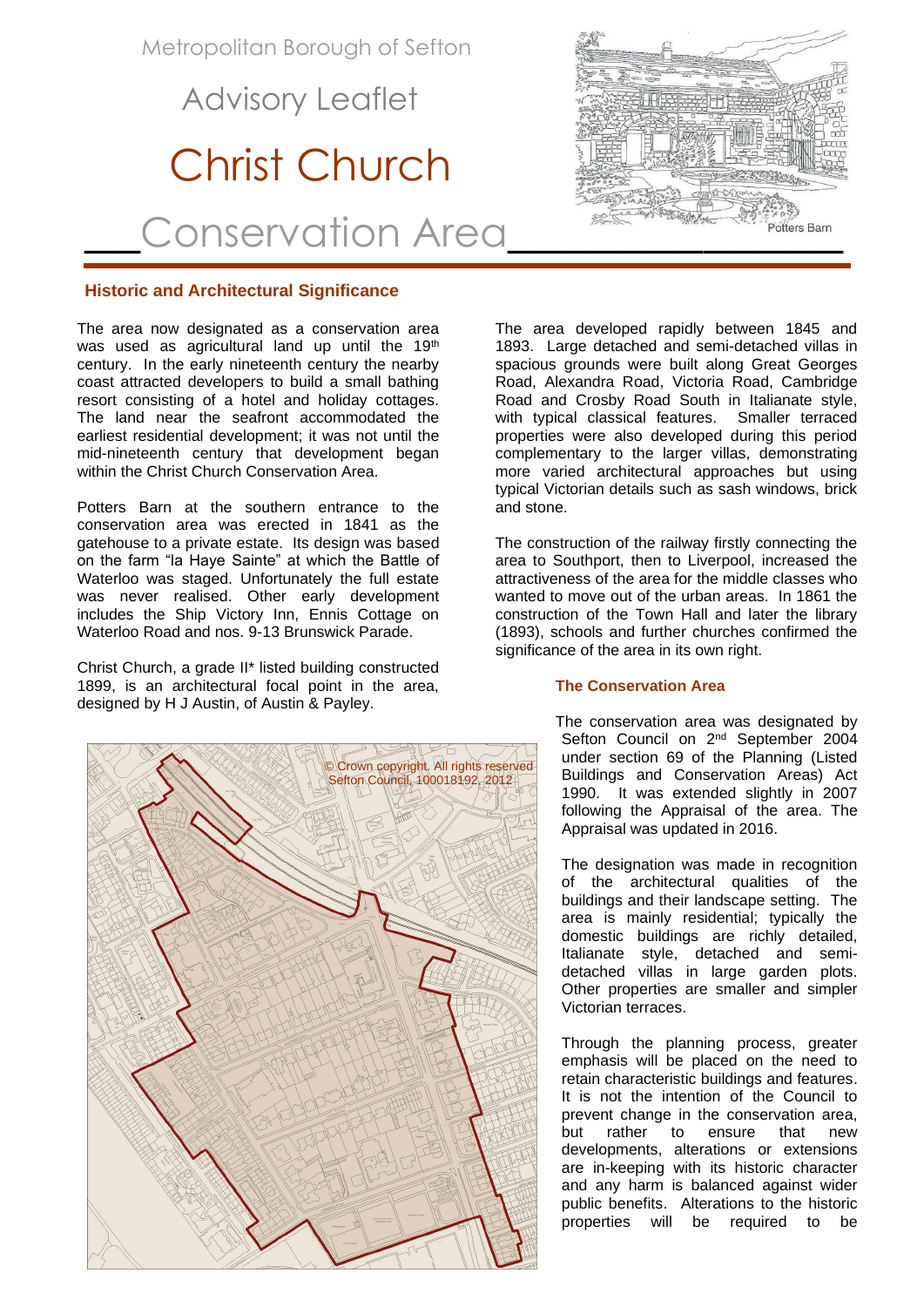sympathetic to their architectural qualities and features. New development will be expected to be of high quality, be designed sensitively within its setting, and involve the use of sympathetic materials.

#### **Additional Planning Powers**

Conservation Area status means that the Council possesses a number of statutory powers to safeguard against some changes. These are special planning controls which relate to specific works which would normally be considered 'permitted development', i.e. works which would not require planning consent.

Within the Conservation Area the following additional planning powers apply:-

#### *If a building is a Listed Building additional special controls will also apply. Trees which are protected by TPO<sup>1</sup> are subject to normal TPO requirements.*

- Any proposal involving the demolition of any building or wall within the Conservation Area (with minor exceptions) will require 'Conservation Area Consent'.
- Anyone wishing to cut down, top, lop or uproot a tree with a stem diameter of 75mm or greater measured at 1.5m above ground level, must give the Local Planning Authority six weeks written notice of their intention to do so (a "Section 211 notice" under the Town and Country Planning Act 1990) subject to specific exemptions. Within this time the Authority may grant consent for the proposed work, or they may consider making a Tree Preservation Order. It is an offence to carry out tree works without permission.
- There are greater restrictions over 'permitted development' rights for the extension of houses, and on the construction or alteration of outbuildings within their gardens.
- Dormer windows will require planning permission. In some cases other work to roofs or work involving chimneys may require planning permission.
- Cladding of external walls in stone, artificial stone, pebble dash, render, timber, plastic or tiles is not permitted. The cladding of any part of external walls would require planning permission.
- Planning permission is needed for satellite dishes where they are to be located on a chimney, wall or roof slope which faces onto a highway.
- Micro-generation (e.g. wind turbines/solar panels) installations will require planning permission in some cases.

• Some aspects of commercial development and adverts are subject to additional restrictions.

For up to date advice on what needs planning permission go to [www.planningportal.co.uk](http://www.planningportal.co.uk/) In determining applications for the development of land and alterations or extensions to buildings within the Christ Church Conservation Area the Council will pay special regard to; -

- The design and detail of extensions and alterations to existing buildings which will be expected to be in sympathy with the architectural and historic character of the building as a whole and to the setting of that building.
- The retention, replacement and restoration of historical details and features of the buildings and their gardens including boundary walls and hedges.
- The detailed design of any new building (including form, massing, scale and materials) and its integration with its surroundings and the special architectural and visual qualities of the conservation area.
- The retention and preservation of trees and the provision of further appropriate landscaping.
- The retention and enhancement of views into and out of the area, vistas within the area and the general character and appearance of the street scene and roofscape.



View from Stanley Road up to Christ Church

<sup>1</sup> Tree Preservation Order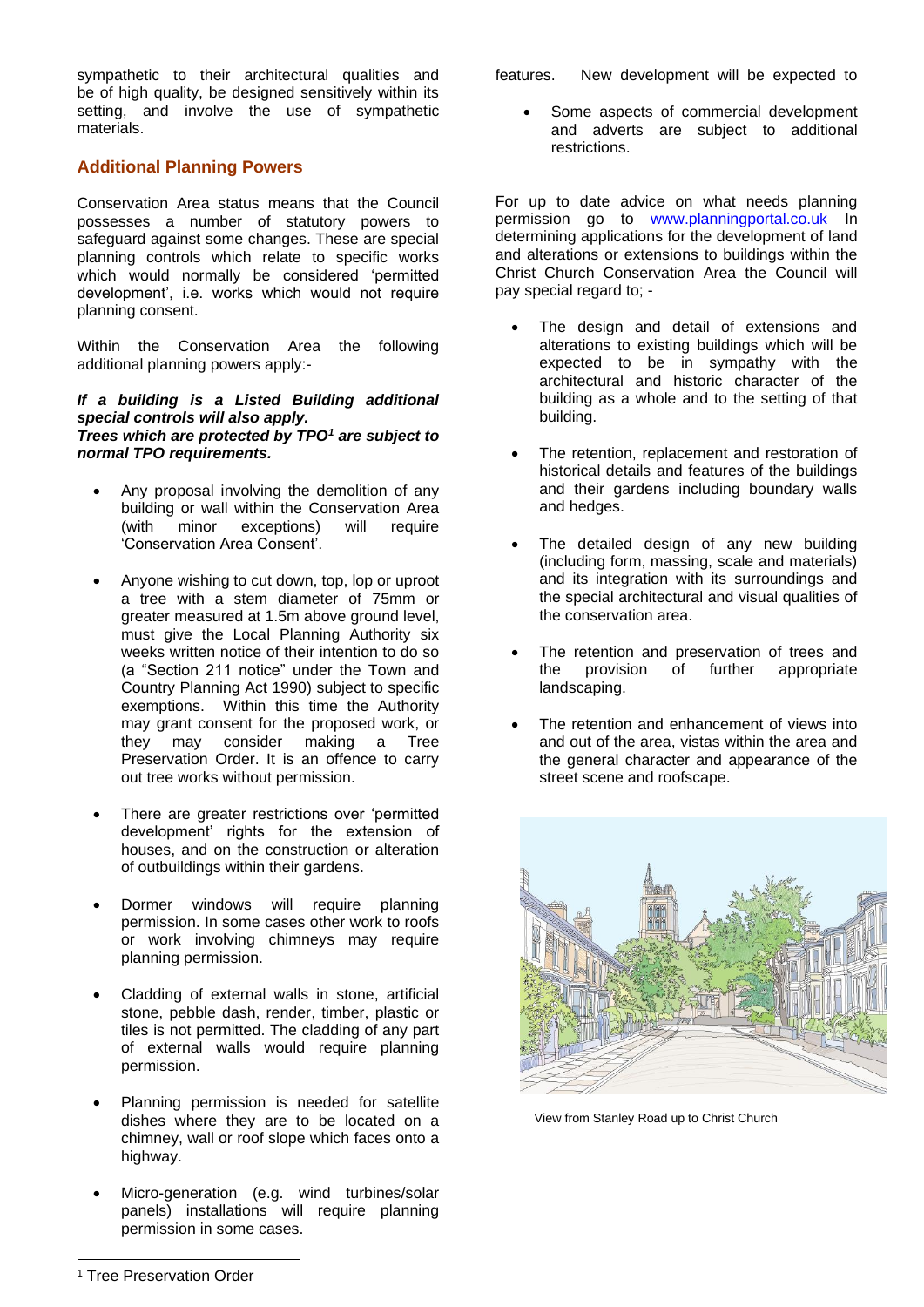#### **Guidance Notes for planning applications and use of materials:**

#### **Pre-Application Advice**

You can request advice from the planning department prior to submitting a formal application. In some cases we make a charge for this service. Forms are available on the Council's website.

#### **Planning Applications**

A Heritage Statement will be needed to support your planning application; this should include an explanation of what the significance of the property is, and what impact the proposals have on that significance.

Outline applications will not usually be considered.

#### **Demolition**

The demolition or redevelopment of any building of individual or group value will not be permitted unless the Local Planning Authority is satisfied that the building cannot be used for any suitable purpose and it is not important enough to merit the costs involved in its preservation. Any consent to demolish would normally be conditional on the building not being demolished before a contract is made to carry out redevelopment. This is to avoid 'gap sites' appearing. Any redevelopment must be of a high standard of design and already have planning permission.

#### **New development on vacant sites**

Any new development should be conceived with the architectural character and scale of the area in mind. Early discussions with the Planning Department are advised. The services of a qualified architect are strongly recommended.

#### **Conversion of existing buildings**

Where planning permission to convert buildings into new uses is sought, the new use and internal layout of the building should be discussed with the Planning Department before the submission of the application for planning permission. Particular attention will be paid to plan form, character of the building and its external appearance, and the layout of gardens and car parks.

Every effort should be made to minimise external alterations, such as fire escapes and new windows (including dormer windows). Where external changes are required it should be made to a non-<br>prominent elevation. Alterations or extensions Alterations or extensions should use the same materials as used elsewhere on the building. Again, the services of a qualified architect are strongly recommended.

#### **Advice on external alterations & extensions to existing buildings**

The following guide explains in further detail how to approach certain types of alterations to properties in the conservation area.

#### **Windows and Dormers**

Traditional windows and detailing need to be retained, renovated or if necessary, replaced to match the original design. Additional windows should be restricted to the non-prominent elevations and also match existing designs. Imitation leaded lights, aluminium and UPVC windows should not be used as they completely change the original character of the building. Advice should be sought from Planning Services.

New dormer windows are not generally accepted on principal elevations. Any new dormer windows should be well-proportioned and kept to nonprominent elevations and any new cladding must match roofing materials.

#### **Wall Surfaces**

Brickwork and stonework should not be painted or rendered. Areas of brickwork or stonework requiring renewal should be repaired or replaced in their original form or pattern. Brick pointing should be compatible with existing construction, which is generally flush finish. Repointing should be carried out with lime based mortar rather than cement to prevent softer bricks from deteriorating. Where stonework is to be cleaned, professional advice should be sought, to prevent damage.

Brick and terracotta features such as keystones, corbels, finials and leaf designs should be retained wherever possible. Cladding of brickwork in stone, artificial stone, pebble dash, render, timber, plastic or tiles is not permitted for practical as well as aesthetic reasons and the use of bright obtrusive colours for stucco render should be avoided. If missing or damaged, stucco or plaster mouldings and similar details should be replaced in their original form or pattern. Care should be taken to use correct mixes and finishing coats.

#### **Roofs**

Original roofing materials and existing rooflines and views should be retained. Any renewals or repairs should use reclaimed or new materials to match those on the existing roof. Care should be taken to retain roof features such as decorated ridge tiles, eaves and gables details.

#### **Chimneys**

In most cases, the original chimney stacks and pots form an integral part of the design of buildings. If